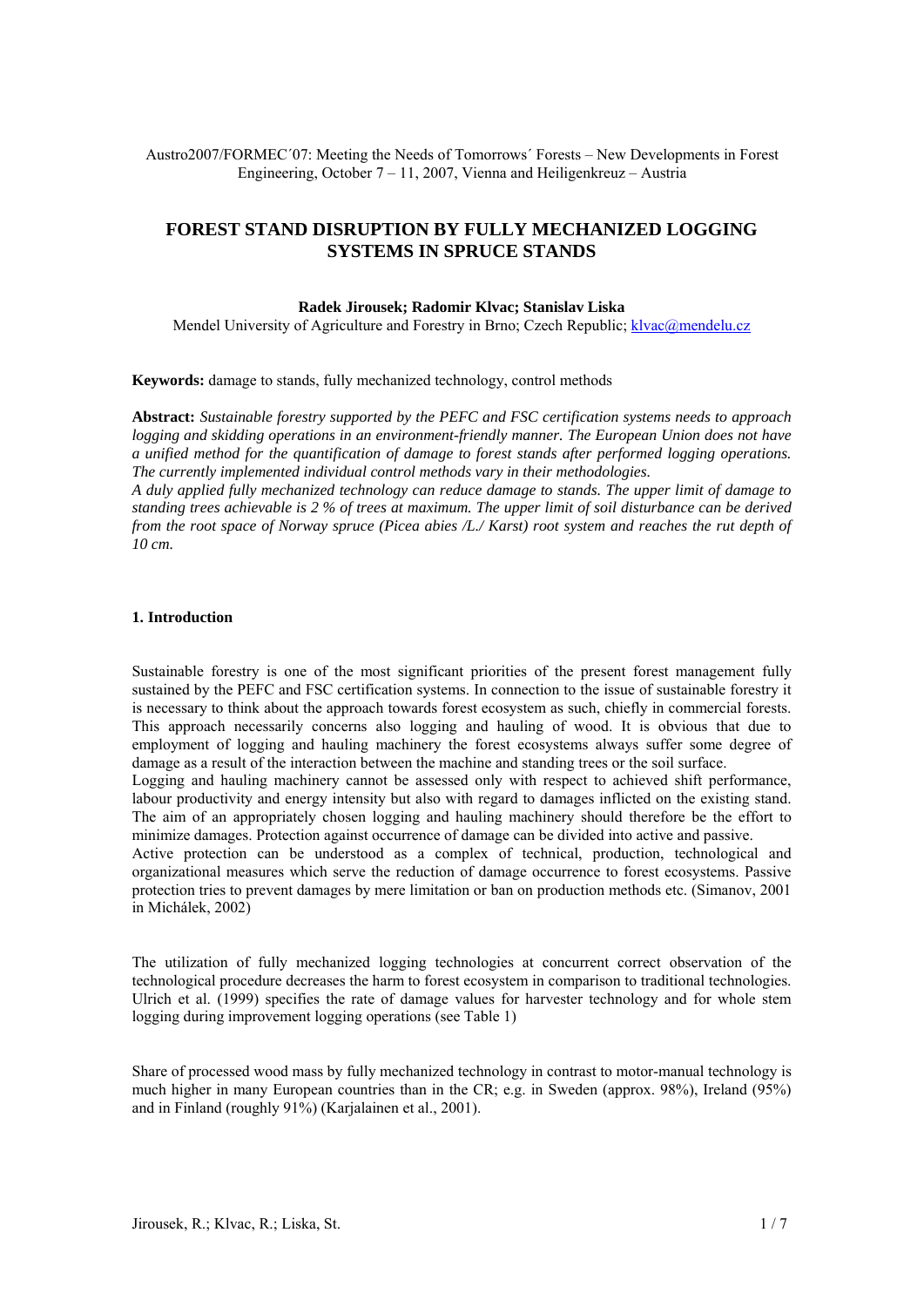| Table 1: Extent of damage during the application of different logging technologies and their |
|----------------------------------------------------------------------------------------------|
| variations                                                                                   |

| Short-length method    | extraction – horse, skidding –   skidding – wheel skidder) | Whole-stem logging technology   Whole-stem logging technology (felling         |
|------------------------|------------------------------------------------------------|--------------------------------------------------------------------------------|
| (harvester technology) | general-purpose wheeled tractor)                           | (felling – chain saw, primary $\vert$ – chain saw, primary extraction – horse, |
| $2.02\%$               | $7.28 \%$                                                  | $22.12\%$                                                                      |

With respect to the rising manpower costs and decreasing interest in the work in the forestry sector the volume of logging work ensured by means of harvester technology is now slightly on the rise in the CR. In spite of that, the volume of harvester technology in the CR does by far not reach the proportions of both Scandinavian countries and Ireland. In 2005, the volume of wood processed with the utilization of these methods amounted to the volume of  $1.712$  million  $m<sup>3</sup>$  out of the total logging capacity, which is 11% of the total volume of 15.51 million  $m<sup>3</sup>$  of logged wood (Anon. 2005).

There is no uniform standard within the framework of the EU forestry practice for the assessment of the forest stand condition after a performed logging operation. Several methods are used to determine the degree of harm to the stand and soil due to the machine passage the labouriousness, practical applicability, accuracy and speed of which differ. The objective of the paper is to evaluate disturbance of soil or damage to stand by logging and hauling machinery.

## **2. Material and methods**

The McMahon's method extended by further criteria assessing also the damage to standing trees was applied for the evaluation of soil disturbance and stand damage.

This method serves the determination of the degree of soil disturbance. The concept of the method rests in ocular estimate of the soil disturbance in points of measurement. The points are situated in laid out lines perpendicular to the skidding lines. The spacing between the lines depends on the surface area of the stand and is calculated from the following relation

$$
R = \frac{P}{n} * 10000\tag{1}
$$

where: R - spacing between lines (m)

P - stand surface area (ha) n - number of measurement points

Individual points are assigned a numerical code according to the extent of inflicted damage. Points are located on transects at all times 1m from each other. The points are always in the centre of plots with the diameter of 0.3m (707 sq cm). The number of points also depends on the required accuracy (or more precisely, on the maximum variation in %); see Table 2.

The method according to McMahon was modified for the purpose of determining its applicability and due to the necessity of identifying the rate of damage to standing trees. The modification consists in the expansion by 4 numerical codes which characterize the damage to standing trees (Table 3). These codes specify mechanical damage inflicted by the interaction between a machine or load and a standing tree. If there are more damages on one tree, each shall be registered individually and separately. These damages are registered on trees which are located in a 1m-wide stretch from the laid out assessment line.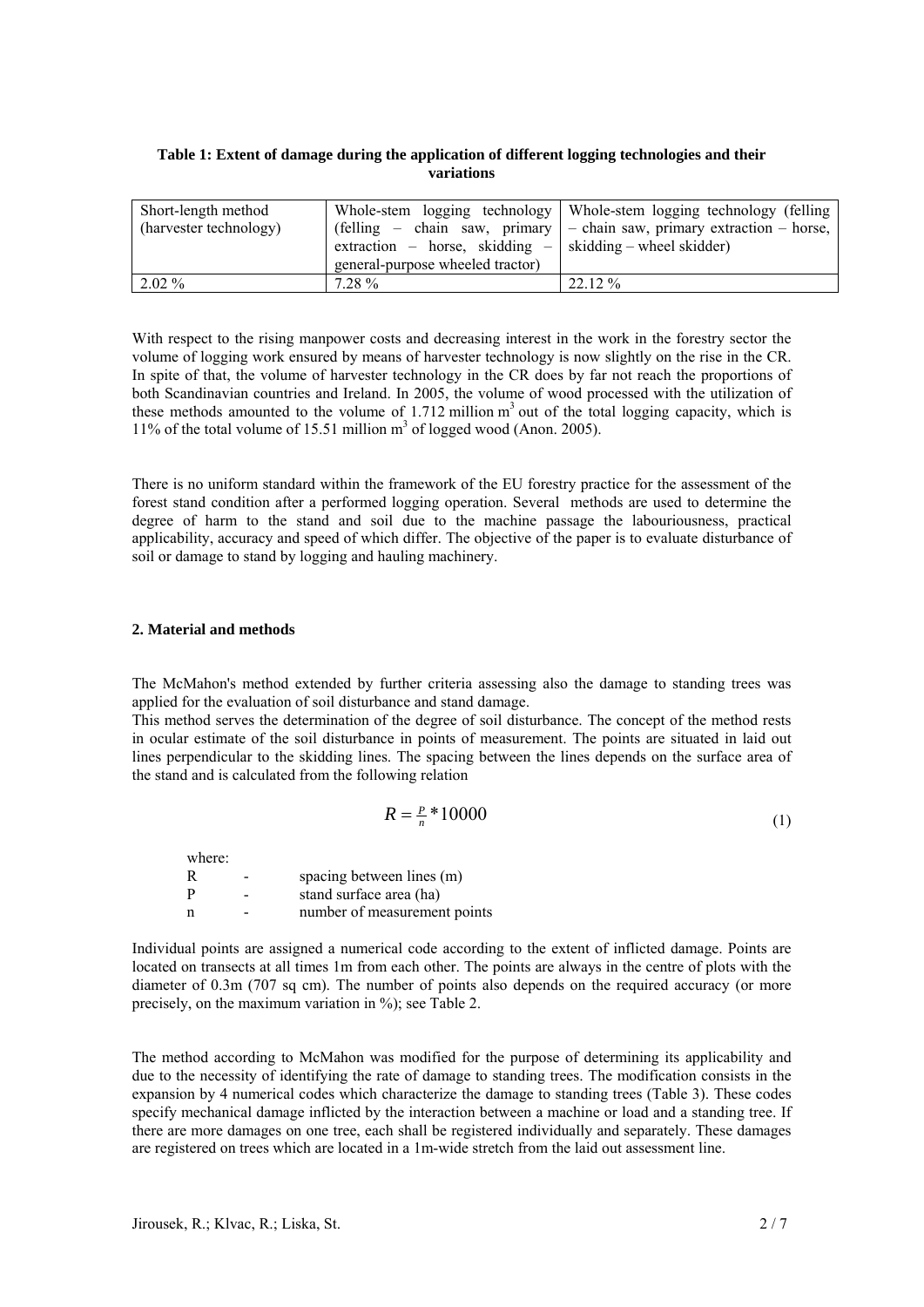| Error in % | of<br><b>Number</b><br>measuring |  |
|------------|----------------------------------|--|
|            | points                           |  |
|            | 10000                            |  |
|            | 2500                             |  |
|            | 1111                             |  |
|            | 1ሰበ                              |  |

**Table 2: The number of measuring points necessary to achieve the required measuring accuracy (McMahon, 1995)**

| Table 3: Numerical codes characterizing the damage to trees (Ulrich et al., 2001) |  |
|-----------------------------------------------------------------------------------|--|
|                                                                                   |  |

| Code 12    | Minor damage to the tree up to 10 sq cm   |
|------------|-------------------------------------------|
| Code 13    | Damage to the tree up to 100 sq cm        |
| Code $13+$ | Damage to the tree of more than 100 sq cm |
| Code 14    | Trees without any damage.                 |

## **3. Results**

## **3.1. Mathematic and statistic comparison of McMahon's method evaluation**

The variables of damage are represented by individual codes of soil and standing tree damage, i.e. relative frequency of quantitative attributes with the values of variables  $1 - 0$  (yes – no). The variables in question have a probability character with binomial division and parameters of mean value  $\mu = p$ . Dispersion is calculated on the basis of the following relation

$$
\sigma = \frac{p^*(1-p)}{n} \tag{2}
$$

where:

p is the probability of the phenomenon occurrence (code of damage) n total number of experiment results

The accuracy of the result is defined by the interval of reliability for relative frequency p, which has the following estimation formula

$$
P = p \pm z_{\alpha} * \sqrt{\frac{p * (1 - p)}{n}}
$$
\n(3)

according to the location of values p and n,

where:

| D | is the probability of the phenomenon occurrence (code of damage) |
|---|------------------------------------------------------------------|
| n | is the total number of experiment results.                       |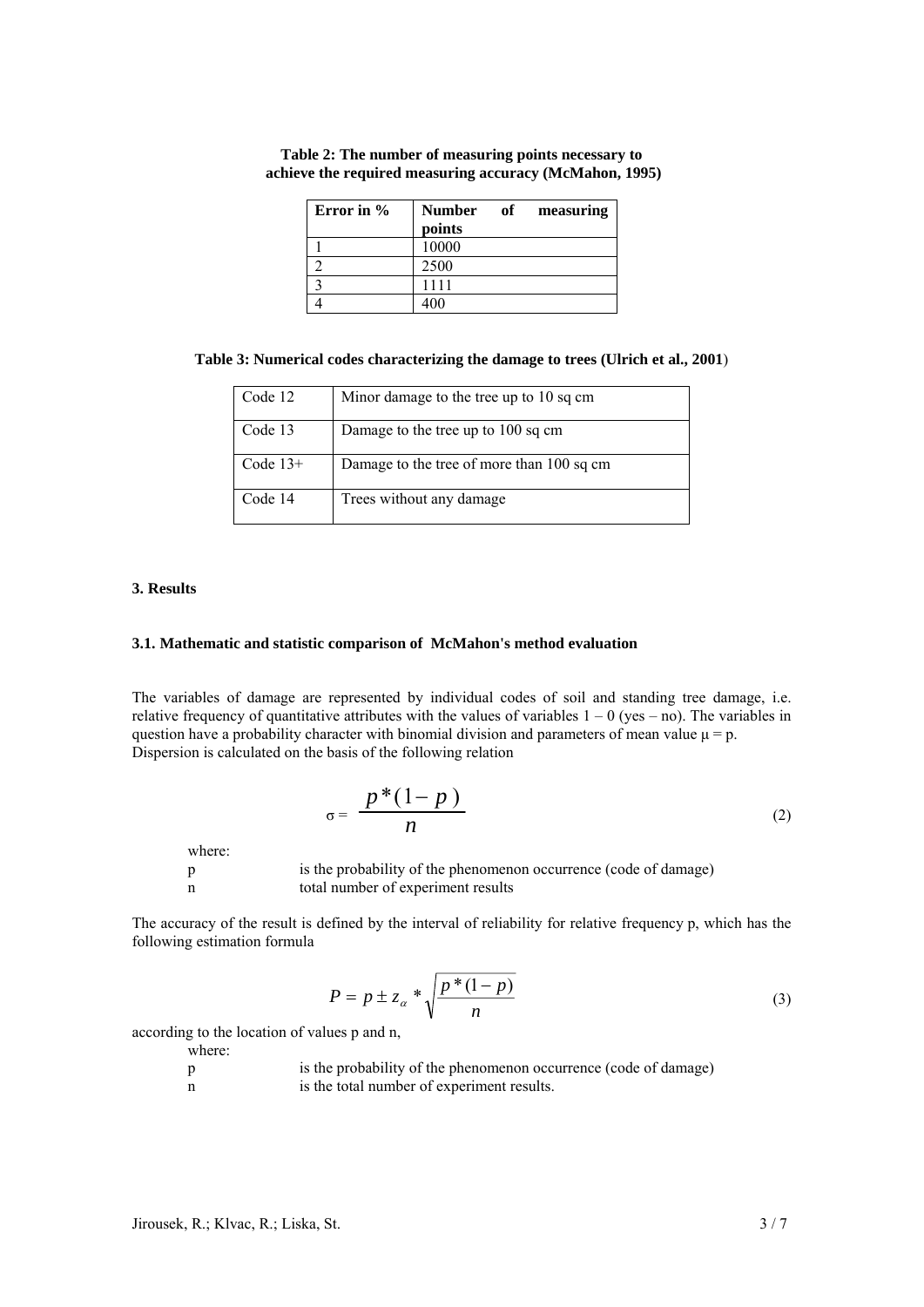or sufficiently high n and p within the interval of 30 % to 70 % the symbol P stands for the estimated interval of reliabilitFy and  $\overline{\zeta_{\alpha}}$  represents the quantity of standardized normal division for the probability α. Necessary range of measurement is then calculated on the basis of the relation

$$
n = p * (1 - p) * \frac{z_{\alpha}^2}{\Delta^2}
$$
 (4)

where:

 $\Delta$  is the estimated error

| $z_{\alpha}$ | stands for the quantity of standardized normal division for probability $\alpha$ . |
|--------------|------------------------------------------------------------------------------------|
|              | estimated interval of reliability.                                                 |

For sufficiently high n and p within the interval below 30 % and above 70 % it is necessary to first use Fischer's transformation. Estimate  $\varphi_p = 2^* \arcsin \sqrt{p}$  of the interval of reliability for the transformed variable  $\varphi_p$  can be determined as

$$
\varphi_p = \varphi_p \pm \frac{z_\alpha}{\sqrt{n}} \tag{5}
$$

where:

| $z_{\alpha}$      | stands for the quantity of standardized normal division for probability $\alpha$ . |
|-------------------|------------------------------------------------------------------------------------|
| $\varphi_{\rm p}$ | estimate of interval of reliability for the transformed variable                   |
| n                 | number of experiment results                                                       |

necessary measurement range calculated from this expression is equally determined from the expression

$$
n = p * (1 - p) * \frac{z_{\alpha}^{2}}{\Delta^{2}}
$$
 (6)

where:

| $z_{\alpha}$ | stands for the quantity of standardized normal division for probability $\alpha$ . |
|--------------|------------------------------------------------------------------------------------|
| n            | number of experiment results                                                       |
| p            | estimated interval of reliability                                                  |

Required numbers of measurements at probability of achievement of the required accuracy of 95 %, i.e.  $z_{\alpha}$  =1.96 (=2) are listed in Table 2.

| Soil surface disturbance             |                      |              |     |     |     |     |     |     |     |           |     |
|--------------------------------------|----------------------|--------------|-----|-----|-----|-----|-----|-----|-----|-----------|-----|
| <b>Site</b>                          | Damage codes $(\% )$ |              |     |     |     |     |     |     |     |           |     |
|                                      |                      | $\mathbf{2}$ | 3   | 4   | 5   | -6  |     | 8   | 9   | <b>10</b> | 11  |
| Sufficient bearing capacity          | 89.7                 | 1.8          | 1.2 | 0.0 | 0.0 | 0.1 | 0.0 | 0.0 | 2.4 | 0.2       | 0.1 |
| Water-logged                         | 93.5                 | 3.2          | 2.7 | 0.0 | 0.1 | 0.4 | 0.1 | 0.0 | 2.2 | 0.4       | 0.3 |
| Water-logged<br>- inappropriate date | 91.6                 | 3.0          | 3.9 | 1.8 | 1.3 | 1.5 | 0.9 | 0.0 | 0.1 | 0.0       | 0.0 |

|  |  |  |  |  | Table 4: Degree of soil surface disturbance |
|--|--|--|--|--|---------------------------------------------|
|--|--|--|--|--|---------------------------------------------|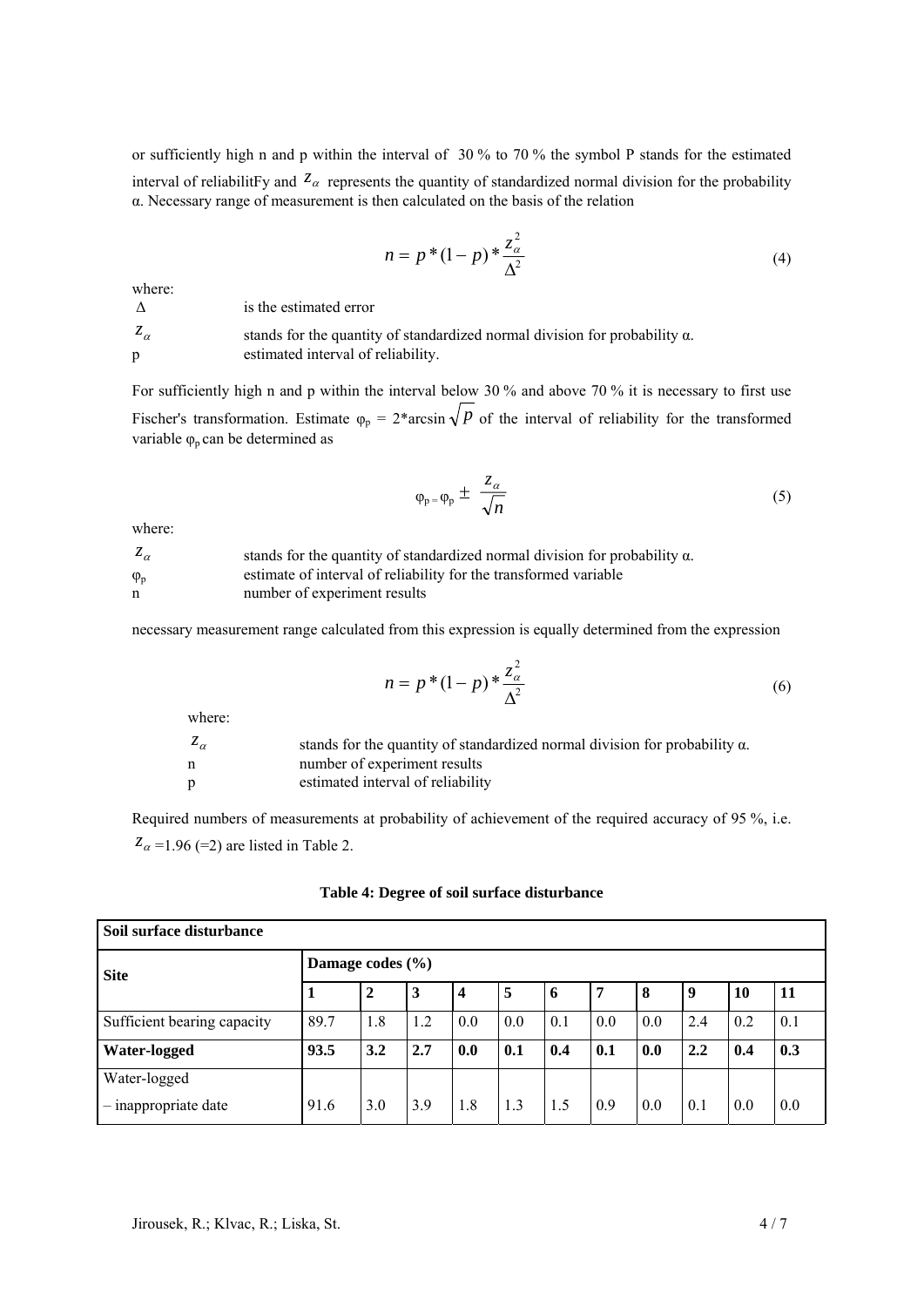In total more than 60 measurements were taken in spruce stands in sites with a sufficient bearing capacity as well as in water-logged sites. Significantly different results were determined in water-logged sites where the date for the operation was chosen inappropriately and the damage to the stand was of relatively considerable nature (Table 4 and 5).

| Damage to trees                |                         |     |     |      |  |  |  |
|--------------------------------|-------------------------|-----|-----|------|--|--|--|
| <b>Site</b>                    | Damage codes $(\% )$    |     |     |      |  |  |  |
|                                | 12<br>$13+$<br>13<br>14 |     |     |      |  |  |  |
| Sufficient bearing<br>capacity | 1.9                     | 0.9 | 0.1 | 97.1 |  |  |  |
| Water-logged                   | 2.3                     | 1.2 | 0.2 | 96.3 |  |  |  |
| Water-logged                   |                         |     |     |      |  |  |  |
| inappropriate date             | 2.8                     | 1.5 | 0.1 | 95.6 |  |  |  |

#### **Table 5: Degree of damage to trees**

## **4. Conclusion**

It is obvious that McMahon's method analyses the damage to stands in a complex manner with the original focus primarily on soil disturbance, risk of erosions etc. The supplemented codes characterizing damage to standing trees have turned this method into a versatile tool which also enables to determine the cause and extent of soil disturbance and damage to the existing stand. With regard to high number of points of measurement guaranteeing the required accuracy and difficult marking of measuring transects in younger stands and stands with high degree of stocking, the McMahon's method is more suitable for purposes of a very accurate determination of damage for expert opinions laying down the amount of compensation for the damage to forest property and for scientific application. The other methods, such as the German, Finnish or Swedish, are more appropriate for practical and flexible use due to their smaller time intensity and sufficient accuracy.

The McMahon's method varies from the Finnish, Swedish and German methods also in the interpretation of the examined variables. The rate of accuracy is directly proportional to the number of points of measurement. The accuracy of the German, Finnish and Swedish methods depends on the actual dispersion of the measured values of damage. The necessary number of plots defines the dispersion of values for the required accuracy. The higher the number of measured sample plots, the more accurate result can be assumed.

If machinery is used in water-logged sites, it is absolutely necessary to conform to the current moisture conditions in the soil and thus also to the soil bearing capacity. Lower damage to standing trees can be achieved by means of an appropriate employment of harvester technologies. Ulrich (1999) and Ryyanen (1992) appraise the preventable damage to standing trees at 2 % and between 0.9 % and 1.5 %, respectively.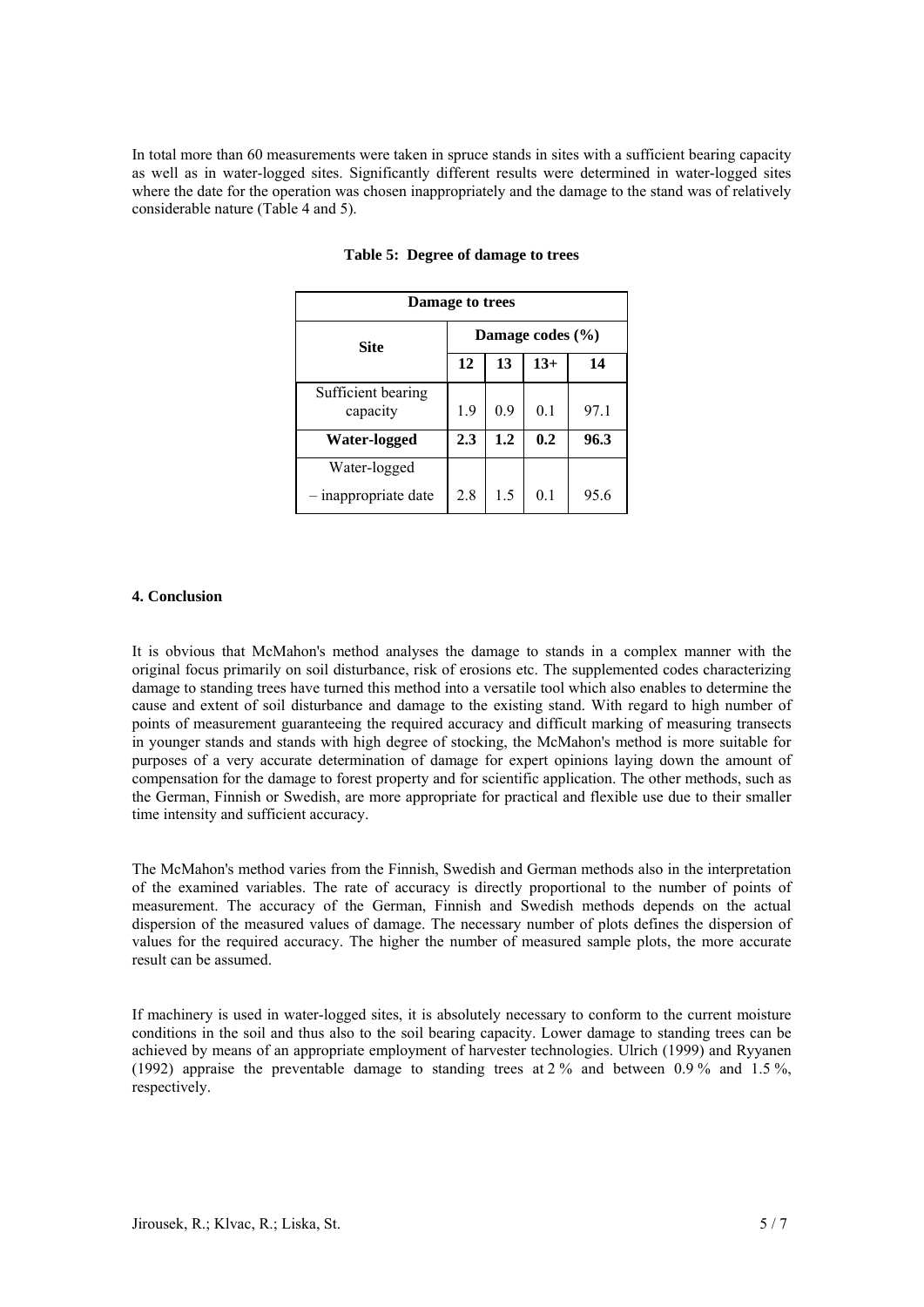| Damage class                                                                   | Code           | Type of disturbance                                                               | <b>Description</b>                                                                                                                                                                                                                                                                                       |
|--------------------------------------------------------------------------------|----------------|-----------------------------------------------------------------------------------|----------------------------------------------------------------------------------------------------------------------------------------------------------------------------------------------------------------------------------------------------------------------------------------------------------|
| <b>SOIL DISTURBANCE:</b>                                                       |                |                                                                                   |                                                                                                                                                                                                                                                                                                          |
| Soil<br>without<br>visible<br>disturbance, maximum ground<br>pressure - 50 kPa | 1              | humus not disturbed                                                               | Humus undisturbed in the plot, regeneration undisturbed,<br>potentially only furrows after primary extraction of stems. Slash<br>scattered in a layer of min. thickness                                                                                                                                  |
| Minor<br>damage<br>due<br>to<br>dragging of the load                           | $\overline{c}$ | humus partly disturbed                                                            | a. Humus locally changed in its placement and composition,<br>upper soil partially denuded after movement of stems from the<br>stand, furrows clearly visible                                                                                                                                            |
|                                                                                |                |                                                                                   | b. Humus and upper soil undergrowth parts of plants (bilberry<br>etc.) are mixed on a larger area (approx. $50\%$ ), soil structure<br>modified very slightly                                                                                                                                            |
|                                                                                | 3              | humus and upper<br>soil<br>layer are mixed                                        | Humus and upper soil layer are mixed; soil structure unchanged                                                                                                                                                                                                                                           |
| disturbance<br>due<br>Deep<br>to<br>machine passage                            | $\overline{4}$ | Minor disturbance up to<br>5 cm deep                                              | Disturbance of humus as well as soil in the wheel tracks due to<br>compression. Change of soil structure is apparent, furrows after<br>movement of stems during cable skidding. Accumulation of                                                                                                          |
|                                                                                | 5              | Major disturbance of the<br>soil, ruts of up to 15 cm in<br>the prevailing length | water in the ruts, creation of side ridges of soil with humus at the<br>edge of the ruts.                                                                                                                                                                                                                |
|                                                                                | 6              | depth 15-30 cm                                                                    |                                                                                                                                                                                                                                                                                                          |
|                                                                                | 7              | depth of over 30 cm                                                               | Considerable deformation of soil in the ruts, humus<br>non-<br>existent. Earth layered around the lines, unequal depth of ruts,<br>tractor runs the risk of rutting, frequent presence of water in the<br>ruts. Necessity of finding a new line or adjustment by means of a<br>grader or piled up slash. |
|                                                                                | 8              | layering of mineral soil<br>and subsoil                                           | Forest soil layering on the surface, the layers are not reinforced                                                                                                                                                                                                                                       |
| Slash pile up                                                                  | 9              | layer depth<br>$10 - 30$ cm                                                       | Forest soil is not visible, obstacles for transplants and<br>outplanting                                                                                                                                                                                                                                 |
|                                                                                | 10             | layer depth of over 30 cm                                                         |                                                                                                                                                                                                                                                                                                          |
| inaccessible<br><b>Impassable</b><br>or                                        | 11             | rocks,<br>stumps,<br>stones,                                                      | Local boulders and stumps ( $0.2 - 0.5$ m <sup>3</sup> )                                                                                                                                                                                                                                                 |
| stands                                                                         |                | water-logged places                                                               | Soils partly muddy, passable only when frozen, gullies, hollows<br>deeper than 1 m, locally weathered rocks. Slope angles of 30 %<br>to 45 %. Non-productive spaces, water-logged soils, soils in<br>slopes of angles higher than 45 %, occurrence of uninterrupted<br>rocks, nurse crops.               |
| <b>DAMAGE TO TREES:</b>                                                        |                |                                                                                   |                                                                                                                                                                                                                                                                                                          |
| Minor damage up to 10 sq cm                                                    | 12             | Scratches or bark peels<br>within the specified range                             | Obvious mechanical damage, e.g. scratch or peeled off bark on<br>buttresses or tree stems.                                                                                                                                                                                                               |
| Bigger damage of more than<br>$10sq$ cm                                        | 13             | Scratches or bark peels<br>within the specified range                             | Specify the height of damage to the tree above the terrain in the<br>form of a fraction.                                                                                                                                                                                                                 |
|                                                                                | $13+$          | Significant damage<br>of<br>over 100 sq cm                                        |                                                                                                                                                                                                                                                                                                          |
| Tree without any damage                                                        | 14             |                                                                                   | There is no visually determinable mechanical damage on the<br>buttresses or tree stems.                                                                                                                                                                                                                  |

# **Table 6: Soil surface disturbance due to operation of logging machinery. Assessment criteria**